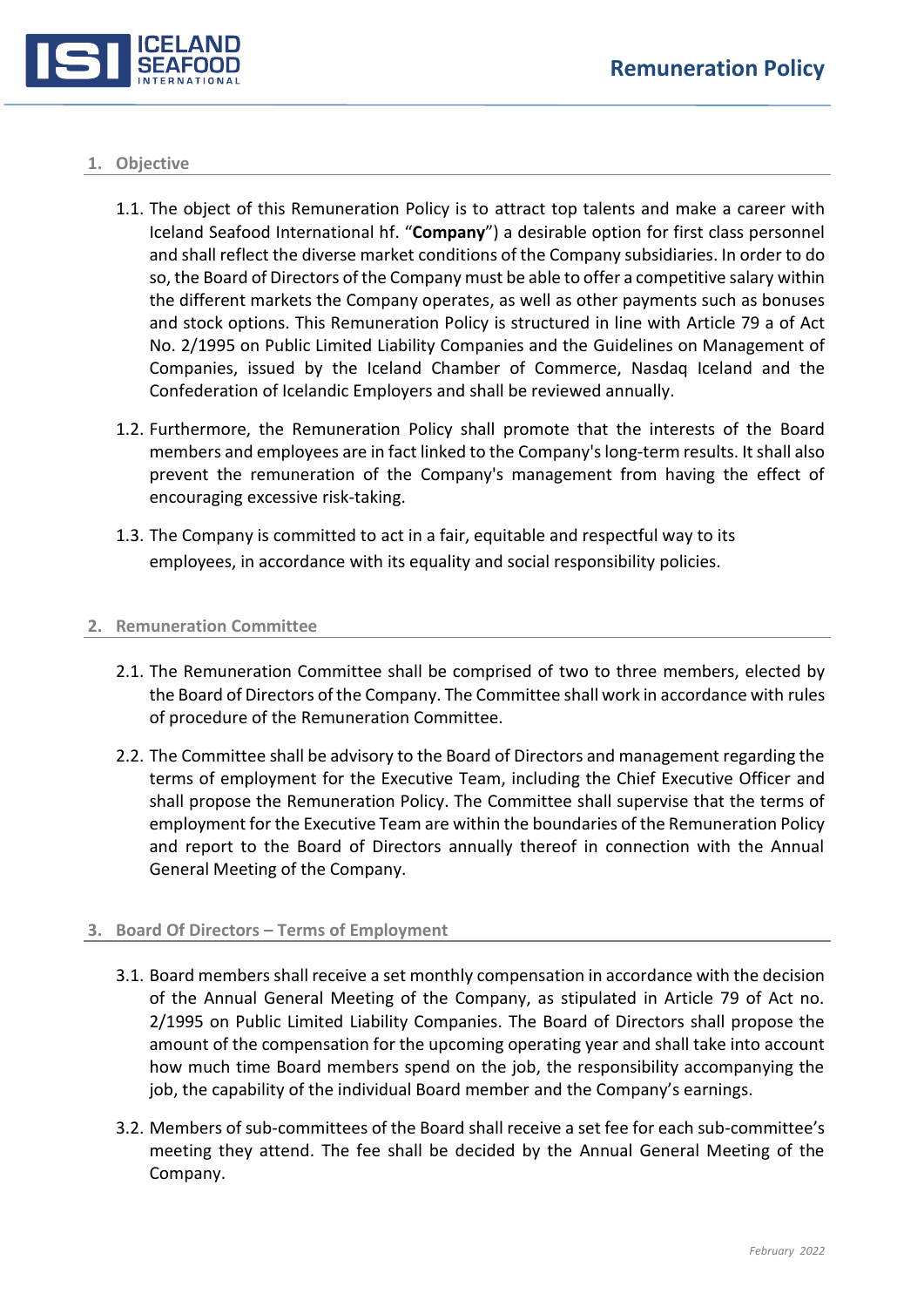

- 3.3. Reserve directors shall receive a set fee for each meeting they attend. The fee shall be decided by the Annual General Meeting of the Company.
- 3.4.Board members and reserve directors shall not be granted stock options.

# **4. Senior Executives – terms of employment**

- 4.1. A written contract shall be made between the Company and the Senior Executives, including the Chief Executive Officer. Their terms of employment shall be competitive by international standards.
- 4.2. The amount of the salary and other payments to the Senior Executives shall be decided on the basis of their education, qualifications, experience and previous occupation. Other terms of employment shall be specified in the contract, along with pension and vacation rights, perquisites and terms of notice. An initial payment at recruitment is permitted.
- 4.3. When deciding on the terms of notice special clauses relating to the extension of the term of notice in proportion with the Senior Executives period of employment are permitted. Furthermore, the contract shall specify the terms of notice.
- 4.4. The Senior Executives salaries shall be reviewed annually. The assessment of the Remuneration Committee, the development of wages in comparable companies and the earnings of the Company shall be taken into consideration at such review.
- 4.5. Changes to the Senior Executives employment contracts and/or new contracts regarding the Senior Executives terms of employment shall always be made in consultation with the Remuneration Committee and shall fulfil the conditions laid down in the Remuneration Policy.

# **5. Compensation to Senior Executives**

- 5.1. The Remuneration Committee may propose to the Board of Directors that the Executive Team and divisional senior management should be rewarded in addition to their set terms of employment in the form of additional payments, benefits or other compensation, *inter alia,* in the following manner:
	- 5.1.1. With performance-based bonus payments. The Remuneration Committee shall determine, in the best interest of the Company, the yearly maximum amount of bonus payments for Senior Executives, i.e. the CEO, CFO and the MDs of the Company's subsidiaries. The payments shall be based on a predetermined performance criterion, i.e. the Group's overall performance, the individual performances of the Executive and the performance of the department he / she operates.

Performance-based bonus payments shall be deferred for a reasonable period of time and allow for repayment if the payments have been determined on the basis of manifestly incorrect data.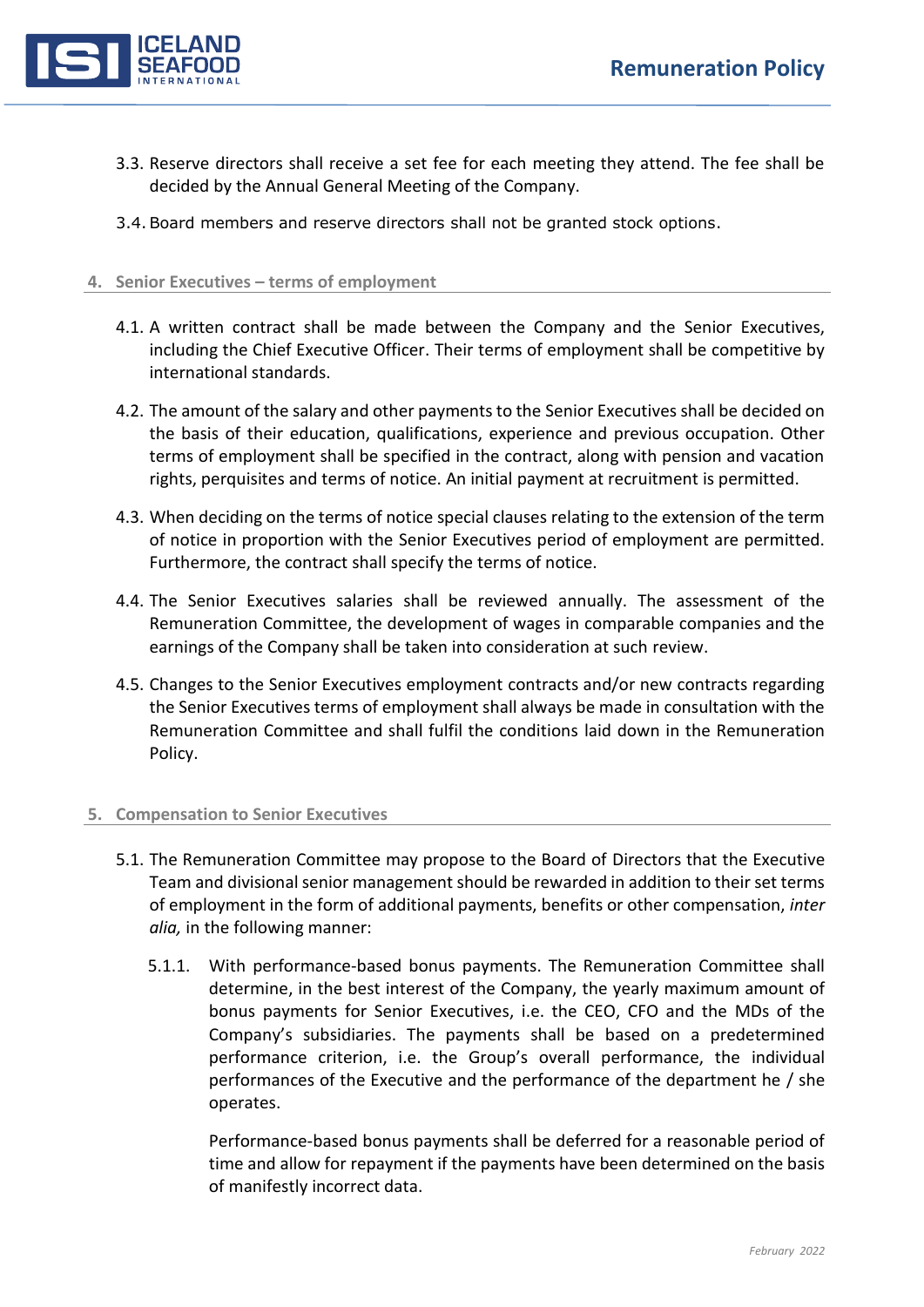

5.1.2. With stock options in accordance with the Company's stock option plan approved by the Company's shareholders meeting.

When granting stock options similar contracts previously granted to the employee shall be taken into consideration, regardless of whether the option was used or not. A stock option shall as a rule only be useable by those who are currently employed by the Company when the option is active.

- 5.1.3. With additional payments in the employee's individual pension savings fund and life insurance policies.
- 5.1.4. With the use of automobiles, mobile phones, computers and home internet connection provided by the Company.

When deciding whether the Executive Team and divisional senior management should be granted rewards in addition to their set terms of employment, the performance of the respective employee shall be taken into consideration, but also the status of the employee, responsibility and influence on the future prospects of the Company and other factors laid down in Article 79 a of Act No 2/1995 on Public Limited Liability Companies.

# **6. Compensation to other employees**

6.1. When deciding on the terms of employment of other employees those who decide their terms of employment shall take the rules mentioned above in Sections 4 and 5 into consideration.

# **7. Information**

- 7.1. At the Annual General Meeting of the Company, the Board of Directors shall report on the terms of individual Board of Directors and Senior Executives of the Company.
- 7.2. All documents in relation to the Remuneration Policy shall be made available to shareholders at least two weeks before the Company's Annual General Meeting. At the Annual General Meeting, special attention shall be drawn to the company's total costs due to the remuneration policy and an authorization to issue stock option agreements that may dilute shareholders' shareholdings.
- 7.3. At the Annual General Meeting, the estimated costs of stock option plans shall also be reported and the implementation of a previously approved remuneration policy reported.

# **8. Approval of the Remuneration policy and other matters**

- 8.1. The Remuneration Policy shall be presented to the shareholders in the Annual General Meeting for their approval. The Remuneration Policy shall be subject to annual review.
- 8.2. The Remuneration Policy has a binding effect for the Board of Directors regarding stock